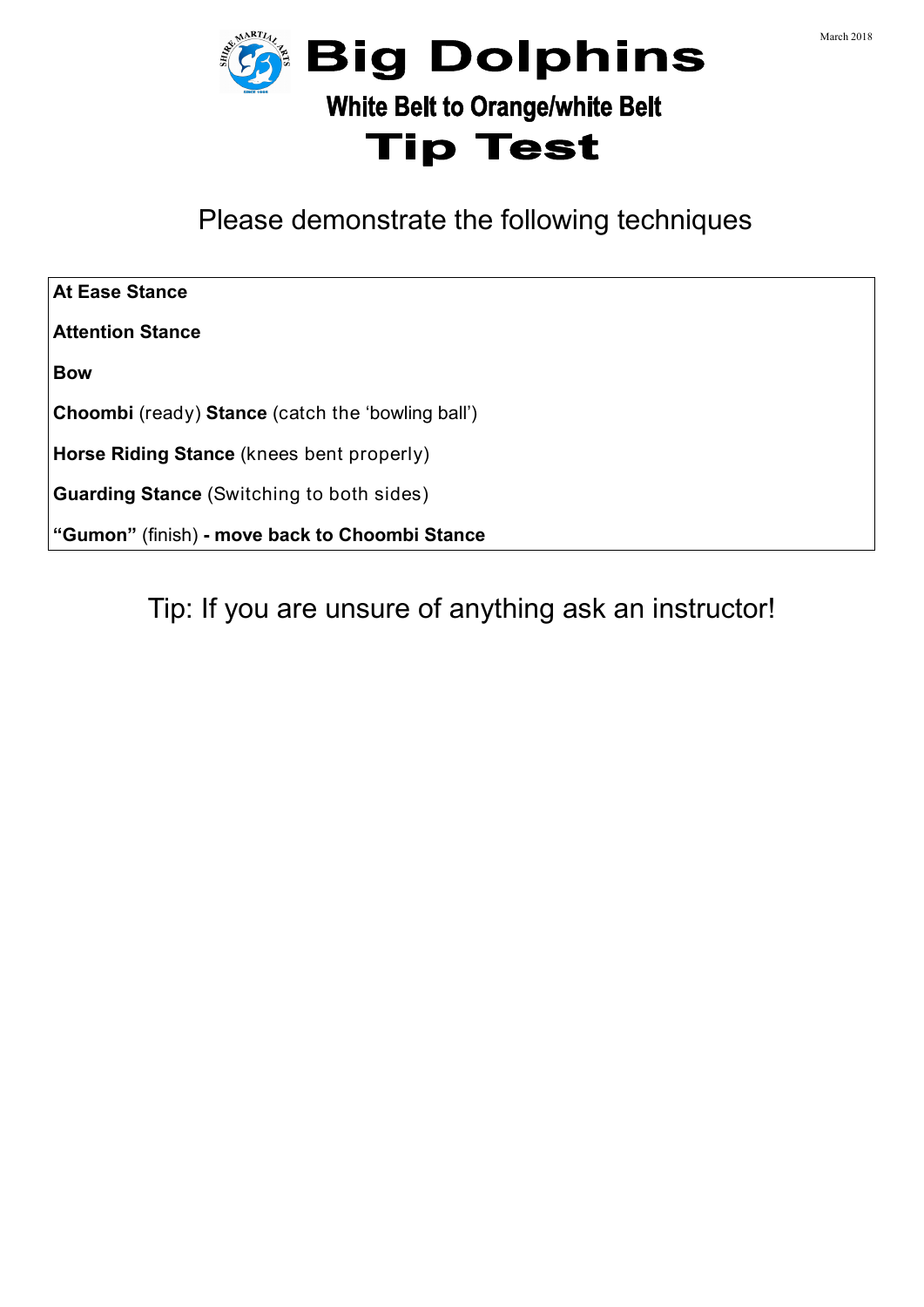

# Please demonstrate the following techniques

**Choombi Stance** (catch the 'bowling ball')

**6 x Single Middle Punches in Horse Riding Stance**  (knees bent properly, pulling other hand back to belt, twisting wrists)

**Guarding Stance** (Switching to both sides)

**Jab Punch in Guarding Stance** (same arm as forward leg)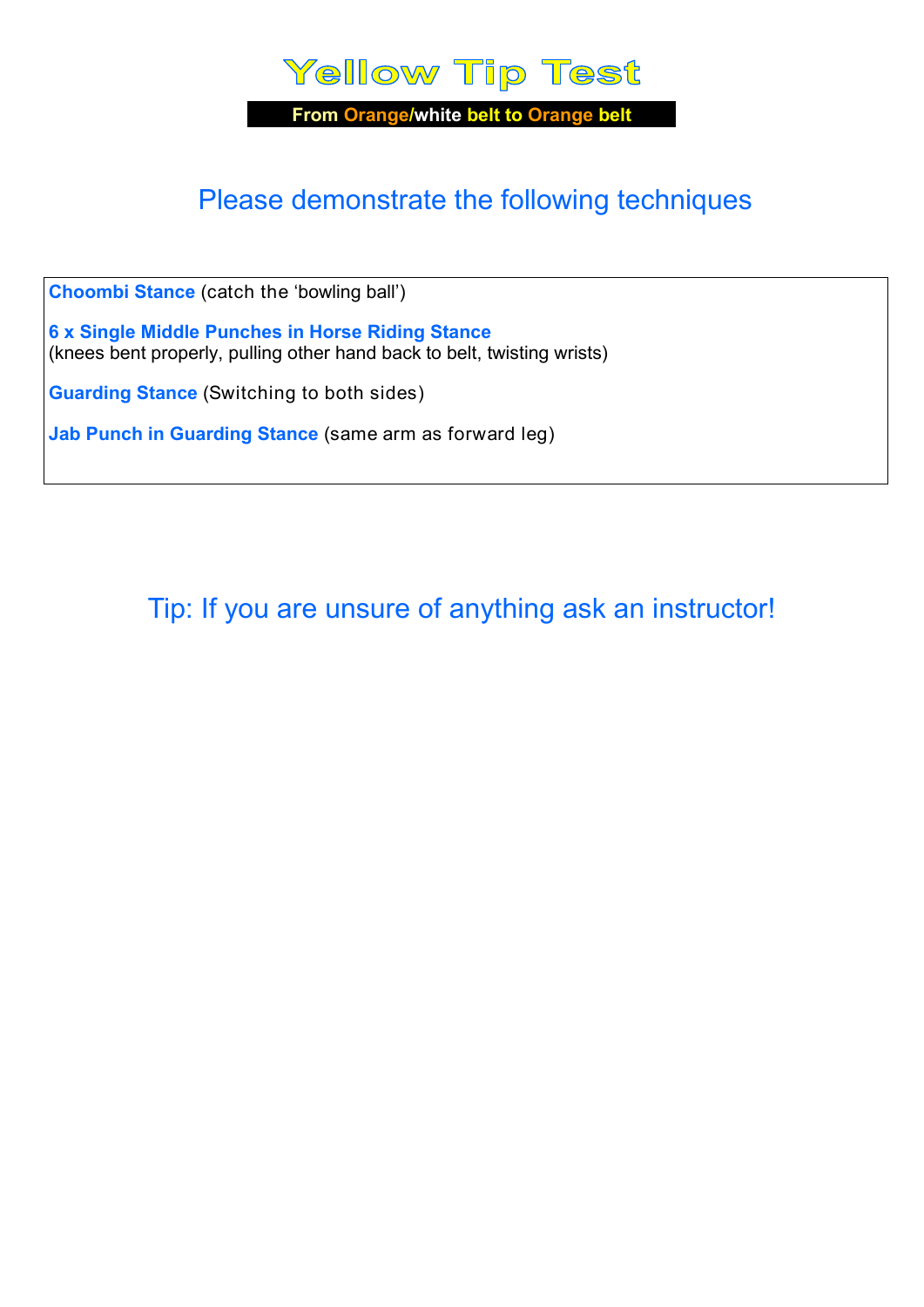

**From Orange belt to Orange/black belt**

### Please demonstrate the following techniques

All previous hand moves and stances. Check the syllabus of each belt prior to your current belt

**6 x Double Horse Riding Stance Middle Punches**  (knees bent properly, pulling other hand back to belt, twisting both wrists, loud Gihap or yell)

**Rising Face Block in Horse Riding Stance**

**Cross Punch in Guarding Stance** (Opposite arm to forward leg. Keep hands UP!)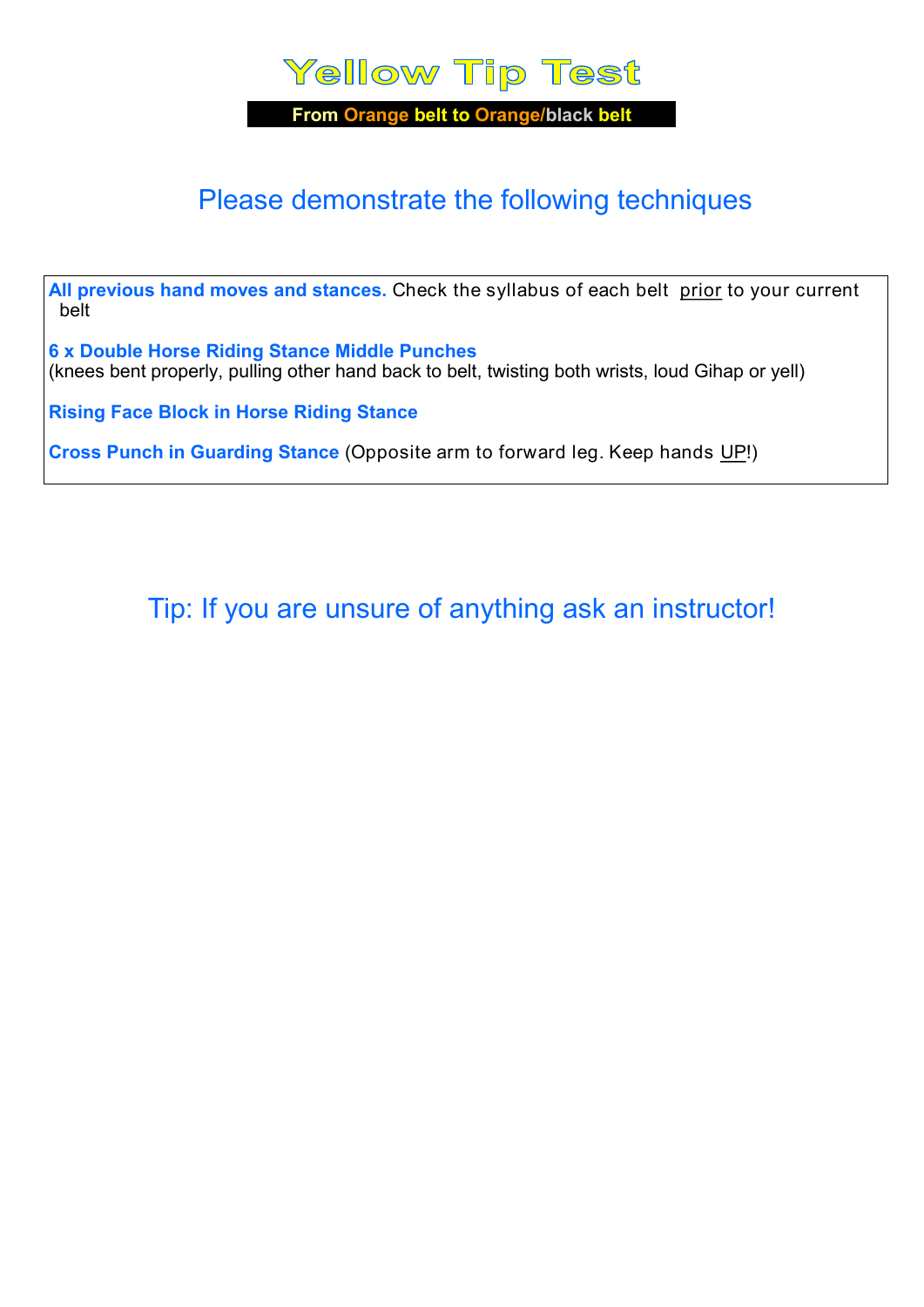

**From Orange/black belt to Green/white belt**

### Please demonstrate the following techniques

All previous hand moves and stances. Check the syllabus of each belt prior to your current belt

**6 x Triple Horse Riding Stance Middle Punches**  Knees bent properly, pulling other hand back to belt after EVERY punch, twisting both wrists, loud Gihap or yell.

**Stand, Step & Turn in Forward Stance** 

**Jab & Cross Punching combinations in Guarding Stance**  Switching to both sides. Loud Gihap. Keep hands UP!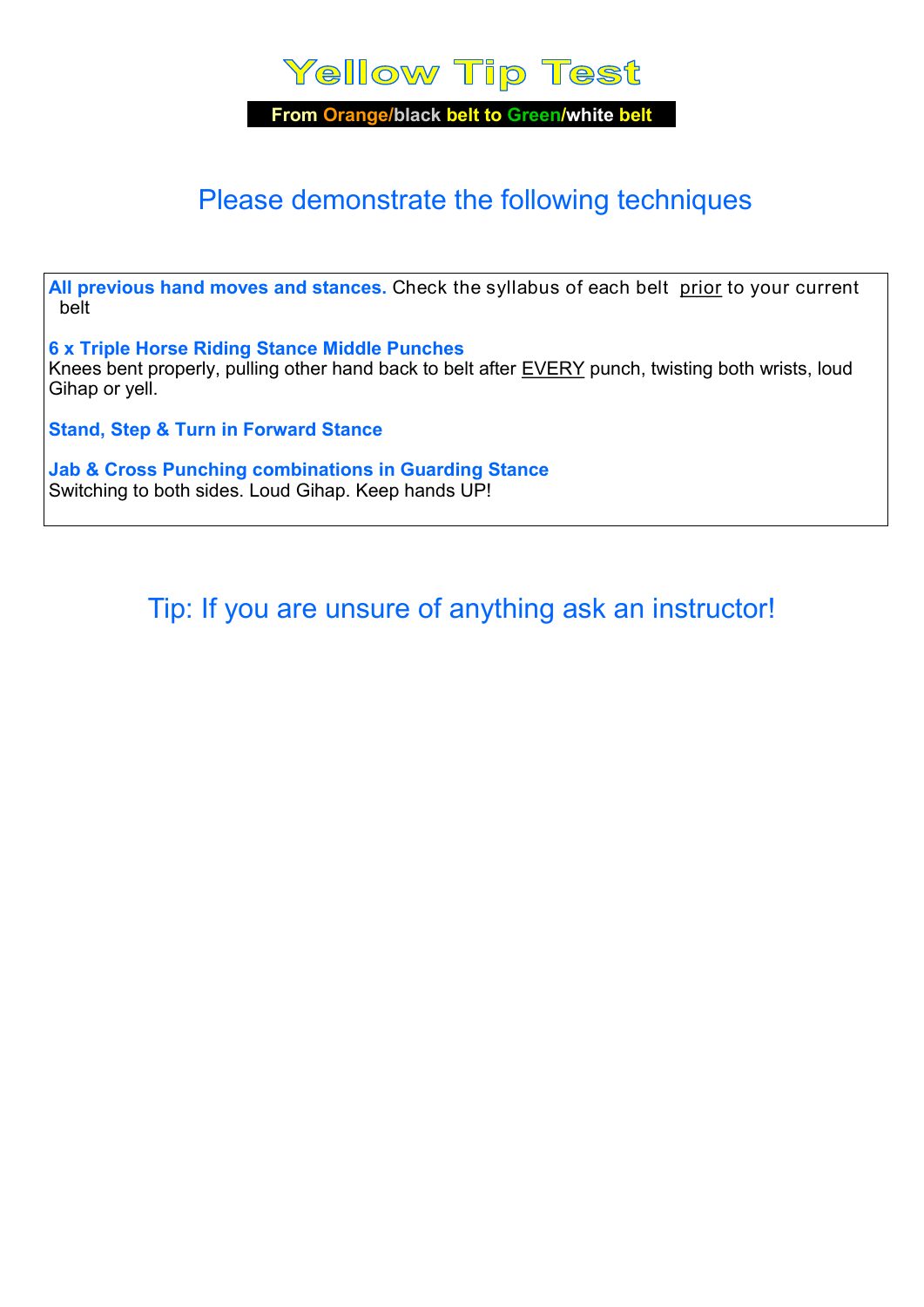

**From Green/white belt to Green belt**

### Please demonstrate the following techniques

**All previous hand moves and stances.** Check the syllabus of each belt prior to your current belt

**Outside Block in Horse Riding Stance**  Knees bent properly, pulling other hand back to belt after **EVERY** block, twisting both wrists,.

**Rising Face Block in Forward Stance** (same arm & same leg) Must do turn & both hand actions correctly.

**Knee strike in Guarding Stance** (Fake & strike. Switching to both sides)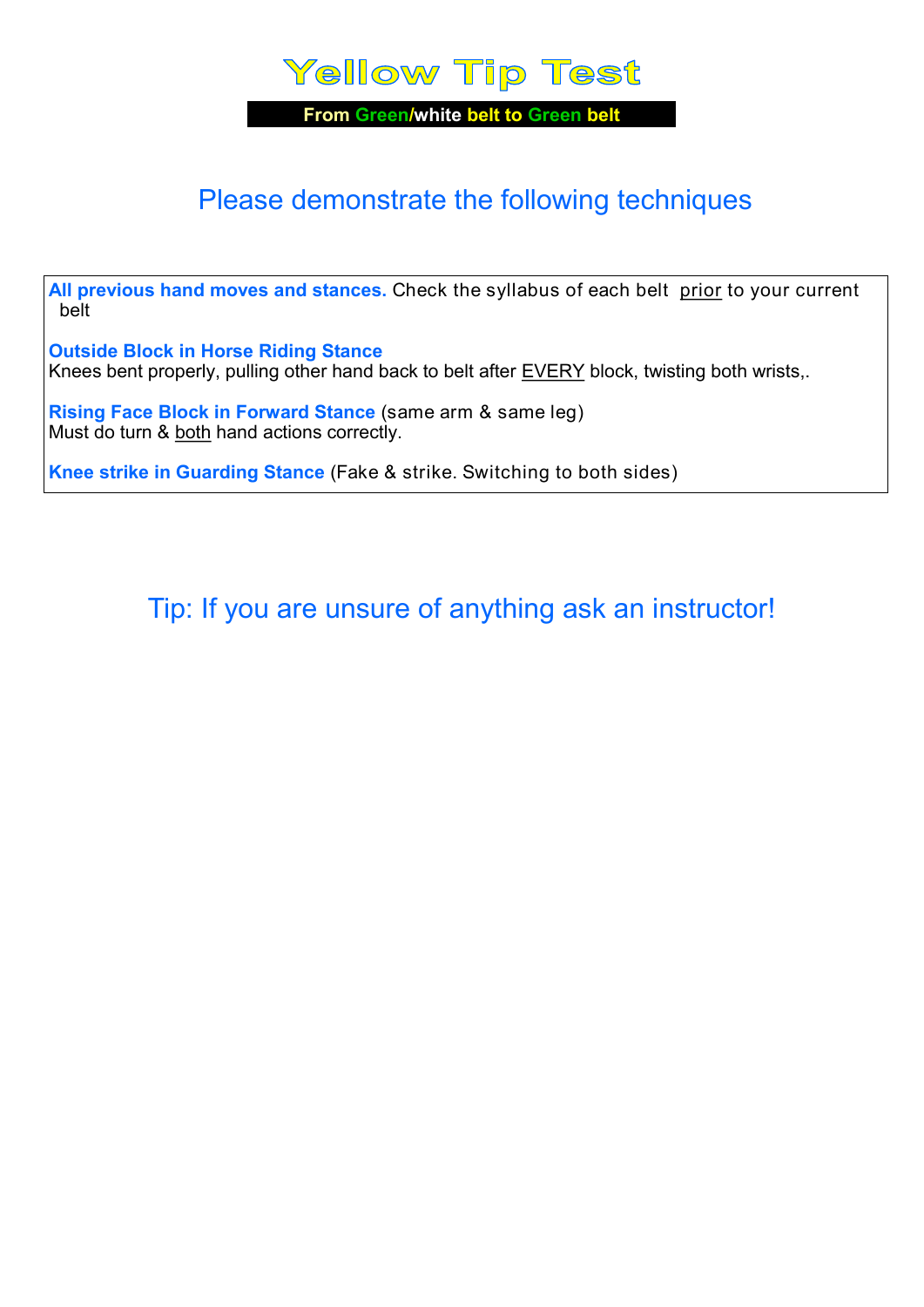

**From Green belt to Green/black belt**

### Please demonstrate the following techniques

**All previous hand moves and stances.** Check the syllabus of each belt prior to your current belt

**Middle Punch in Forward Stance** (same arm & same leg) Must do turn & both hand actions correctly.

**Reverse Middle Punch in Forward Stance** (opposite arm to leg) Must do turn & both hand actions correctly.

**Uppercut Punch in Guarding Stance** (Switching to both sides. Keep hands UP!)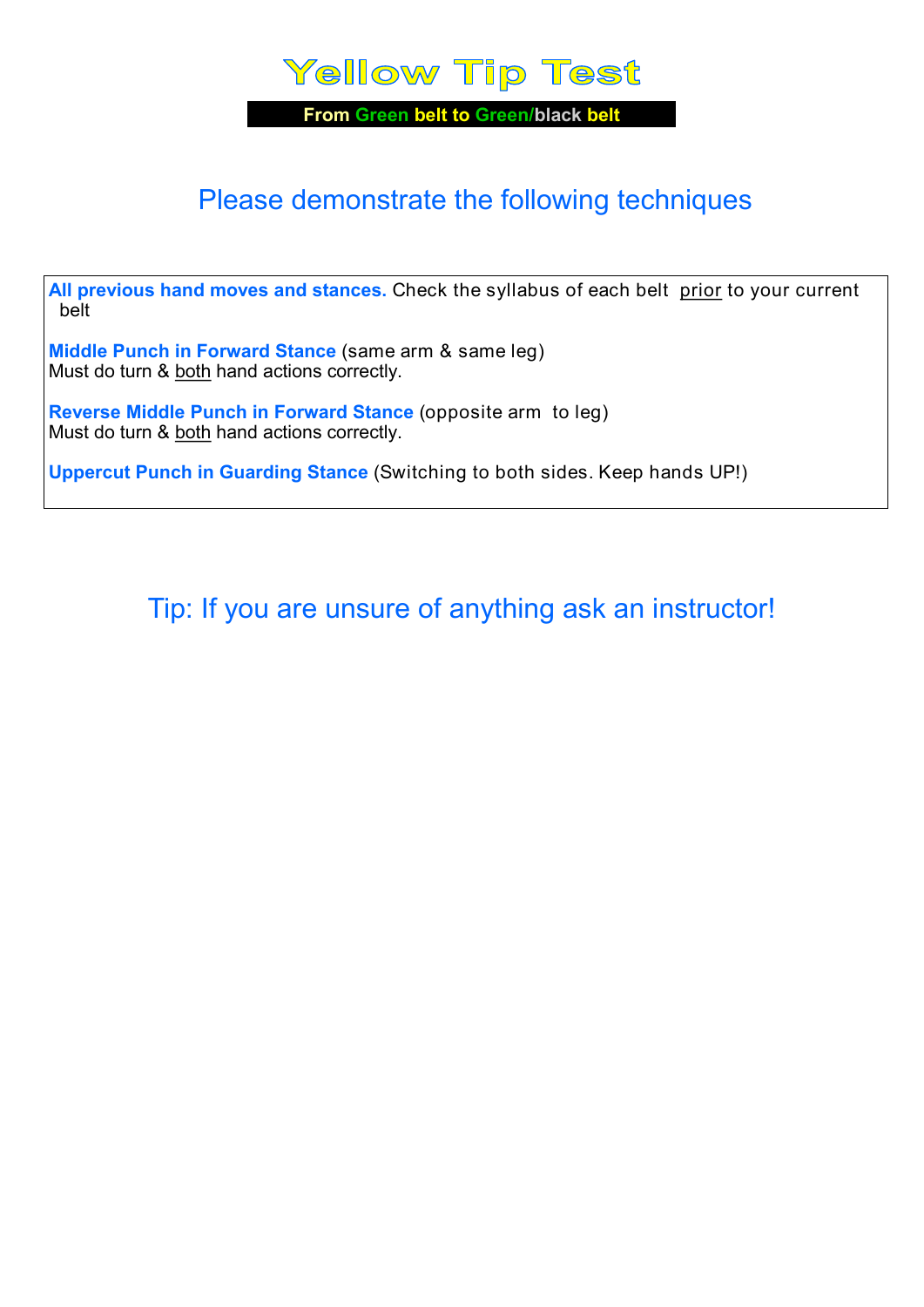## **Yellow Tip Test**

**From Green/black belt to Purple/white belt** 

### Please demonstrate the following techniques

**All previous hand moves and stances.** Check the syllabus of each belt prior to your current belt

**Heel of Hand Strike (Batangson Chigi) in Forward Stance** (same arm & same leg) Must do turn & both hand actions correctly.

**Standing, Stepping & Turning in Back Stance**

**Uppercut, Jab & Cross Punching combination in Guarding Stance**  Switching to both sides Keep hands UP!

**6 x of your own (freestyle) 2 move hand combinations.**  May include any punch or hand strike in your 2 moves. Must change arms after each strike. Switching to both sides Keep hands UP!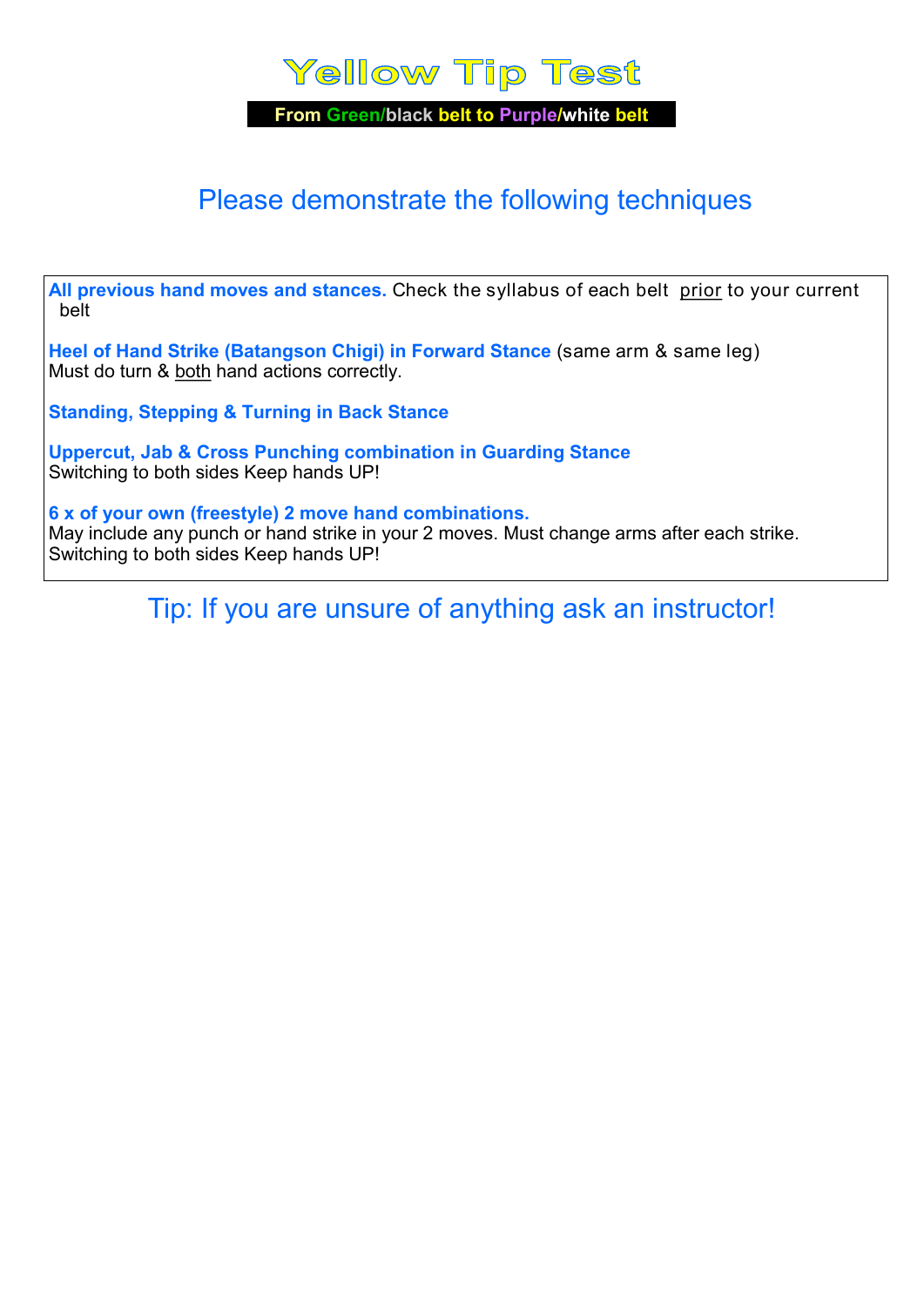### **Yellow Tip Test**

**From Purple/white belt to Purple belt** 

### Please demonstrate the following techniques

**All previous hand moves and stances.** Check the syllabus of each belt prior to your current belt

**Swallow Hand Strike (Kal Jebi) in Forward Stance** (same arm & same leg) Must do turn & both hand actions correctly.

**Middle Punch in Back Stance** (same arm & same leg) Must do turn & both hand actions correctly

**Hook Punch in Guarding Stance** 

**Jab Punch, Heel of Hand Strike to Swallow hand strike in Guarding Stance**  (Changing arms after each strike. Switching to both sides)

**6 x of your own (freestyle) 3 move hand combinations.**  May include any punch or hand strike in your 3 moves. Must change arms after each strike. Switching to both sides. Keep hands UP!